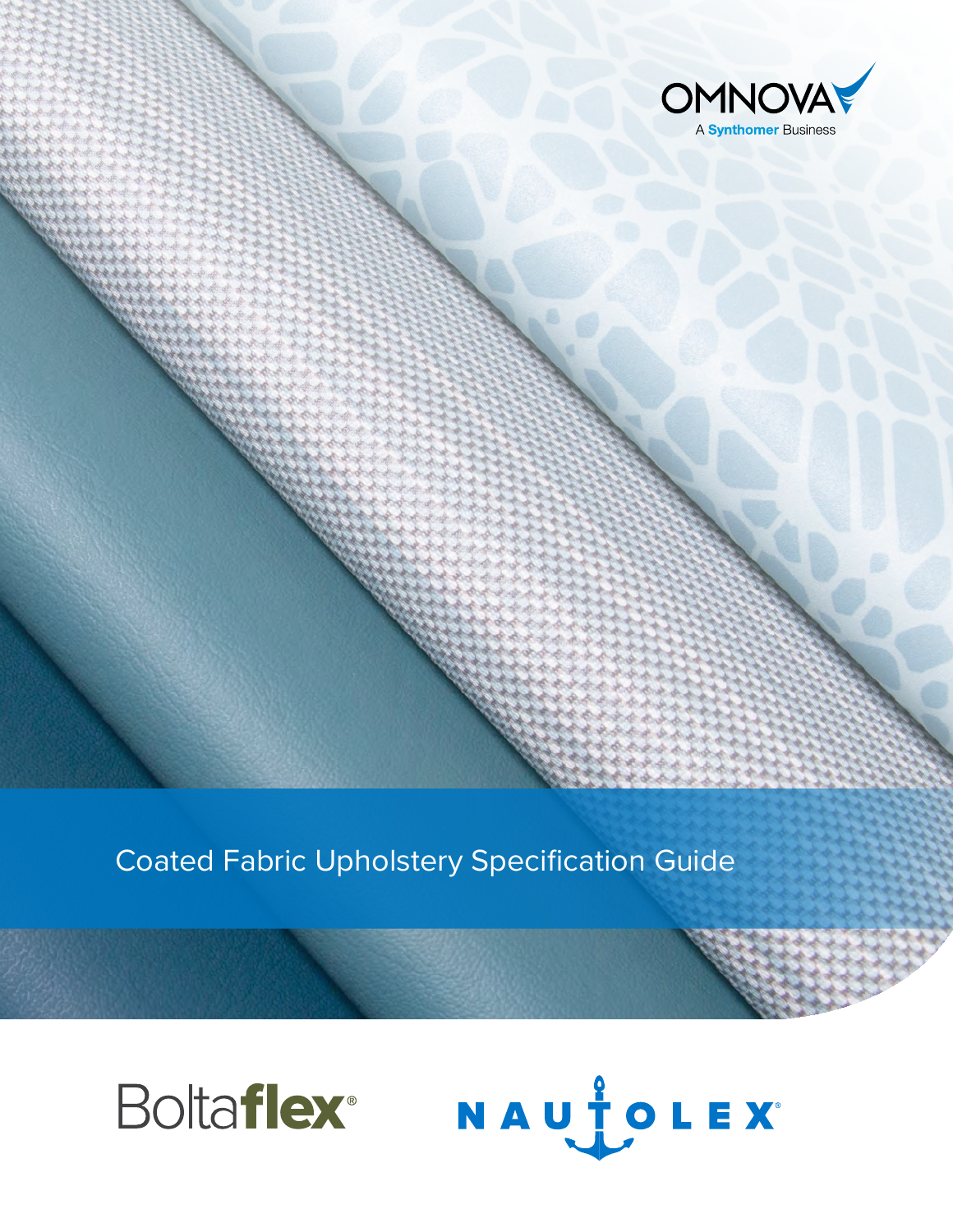# Performance Matters

Selecting the right performance level for your project can help create and maintain a pleasing aesthetic, provide a cleanable, lasting environment, and deliver better long-term return on investment.

| <b>Weight</b>                                    | Weight is frequently used as a proxy for durability. OMNOVA has optimized the protective coating<br>weight along with the textile construction for durability in all applications but generally, a higher<br>weight fabric will ensure long-term performance.                                                                   |
|--------------------------------------------------|---------------------------------------------------------------------------------------------------------------------------------------------------------------------------------------------------------------------------------------------------------------------------------------------------------------------------------|
| <b>Material</b>                                  | The two main categories of coated fabric upholstery are PVC and Polyurethane (PU). Generally, PU is<br>softer and designed for indoor applications. PVC is extremely durable, moisture resistant, and is used<br>in a wide range of applications.                                                                               |
| <b>Protective Finish</b>                         | A protective finish resists staining, abrasion and chemicals. PreFixx® protective finish provides the<br>highest level of proven protection available.                                                                                                                                                                          |
| <b>Textile Backing</b>                           | There are a number of backings available each providing different characteristics to the overall<br>upholstery: Knit Constructions, Woven Constructions and Nonwoven Polyester Constuction.                                                                                                                                     |
| <b>Knit Constructions</b>                        | Constructions such as Polyester Terry Loop and Polyester Jersey Knit feature higher stretch than<br>woven products and a surface that "bounces back."                                                                                                                                                                           |
| <b>Woven Constructions</b>                       | These constructions, including Poly-Cotton Brushed Woven and Poly-Cotton Sheeting offer a<br>dimensionally stable construction and provide less stretch and elongation.                                                                                                                                                         |
| <b>Nonwoven Polyester</b><br><b>Construction</b> | This construction imparts more loft and uniform stretch between warp and fill than knits. For<br>fabrication, nonwoven constructions offer a more balanced stretch when needed.                                                                                                                                                 |
| <b>Abrasion Resistance<sup>+</sup></b>           | Abrasion resistance is a measure of an upholstery's wear-ability over a period of extended use. We<br>use the Wyzenbeek #8 Cotton Duck double rub test, which is representative of denim. Wire screen<br>testing can also be used and is a more aggressive abradant.                                                            |
| Indoor/Outdoor                                   | Indicates suitability for use in a particular setting.                                                                                                                                                                                                                                                                          |
| <b>QUV Hours*</b>                                | Indicates the ability of the fabric to withstand ultraviolet exposure and moisture. An important attribute<br>that ensures product longevity in outdoor applications.                                                                                                                                                           |
| <b>Regulatory Requirements</b>                   | Those listed are commonly used to determine suitability for use according to local regulations.<br>Consult the Regulatory Requirements section for more detail.                                                                                                                                                                 |
| <b>Chemical Resistance</b>                       | OMNOVA's PreFixx protective finish provides excellent chemical resistance, making PreFixx ideal for<br>healthcare and high-end public environments where cleaners and disinfectants are continually used.<br>Visit www.omnova.com/prefixx for more details.                                                                     |
| <b>Bleach Safe</b>                               | A 10:1 bleach solution may be used on PreFixx coated fabrics without discoloration.                                                                                                                                                                                                                                             |
| <b>Biocompatibility</b>                          | These products have been certified by third-party testing to not cause skin irritation, in accordance<br>with ISO 10993-10: Tests for Irritation and Delayed-Type Hypersensitivity.                                                                                                                                             |
| <b>Adhesion*</b>                                 | Indicates the force necessary to pull the coating from the fabric backing.                                                                                                                                                                                                                                                      |
| <b>Blocking Resistance</b>                       | Indicates material that resists adhering to itself under specified conditions.                                                                                                                                                                                                                                                  |
| <b>Tack Tear / Seam Strength</b>                 | Indicates resistance to a seam tearing.                                                                                                                                                                                                                                                                                         |
| <b>Tensile Strength*</b>                         | Indicates the pulling force required to cause upholstery rupture.                                                                                                                                                                                                                                                               |
| <b>Tear Strength*</b>                            | This test indicates the force required to cause further tearing after the fabric has been cut. Our testing<br>uses the trapezoid method.                                                                                                                                                                                        |
| <b>W</b> Flex*                                   | This test exposes materials to repeated flexing to verify top finish adhesion and pliability.                                                                                                                                                                                                                                   |
| <b>Crocking Resistance*</b>                      | Indicates the upholstery's resistance to transferring color to another surface through rubbing action.                                                                                                                                                                                                                          |
| <b>Fungal Resistance</b>                         | Testing indicates the upholstery's resistance to supporting fungi growth. These are not measures to<br>support any public health claim.                                                                                                                                                                                         |
| <b>Bacterial Resistance</b>                      | Testing indicates the upholstery's resistance to supporting bacterial growth. These are not measures<br>to support any public health claim.                                                                                                                                                                                     |
| <b>Cold Crack*</b>                               | This test determines the temperature at which the upholstery maintains integrity and does not crack.<br>Our method uses a 10# roller drawn over folded upholstery.                                                                                                                                                              |
| <b>Hydrolysis Stability</b>                      | Indicates the upholstery's ability to maintain ascetic and mechanical performance attributes after<br>humidity exposure.                                                                                                                                                                                                        |
| <b>Fit for Use</b>                               | Upholstery selection should carefully consider the end application environment for the appropriate<br>product attributes. It is important that the material characteristics align with the end-use environment<br>up to and including cleaners and frequency of use to maintain the long-term performance of the<br>upholstery. |

\* For a more in-depth explanation of test methods, consult standards issued by the **Chemical Fabrics and Film Association, Inc.** <https://www.cffaperformanceproducts.org/cffa-pages/publications.asp>

† The number of double rubs reported in product literature and on websites is often capped at 100,000 in accordance with agreed industry reporting standards. In this document, however, we provide the actual test results as they gives an indication of the upholstery's true level of abrasion resistance.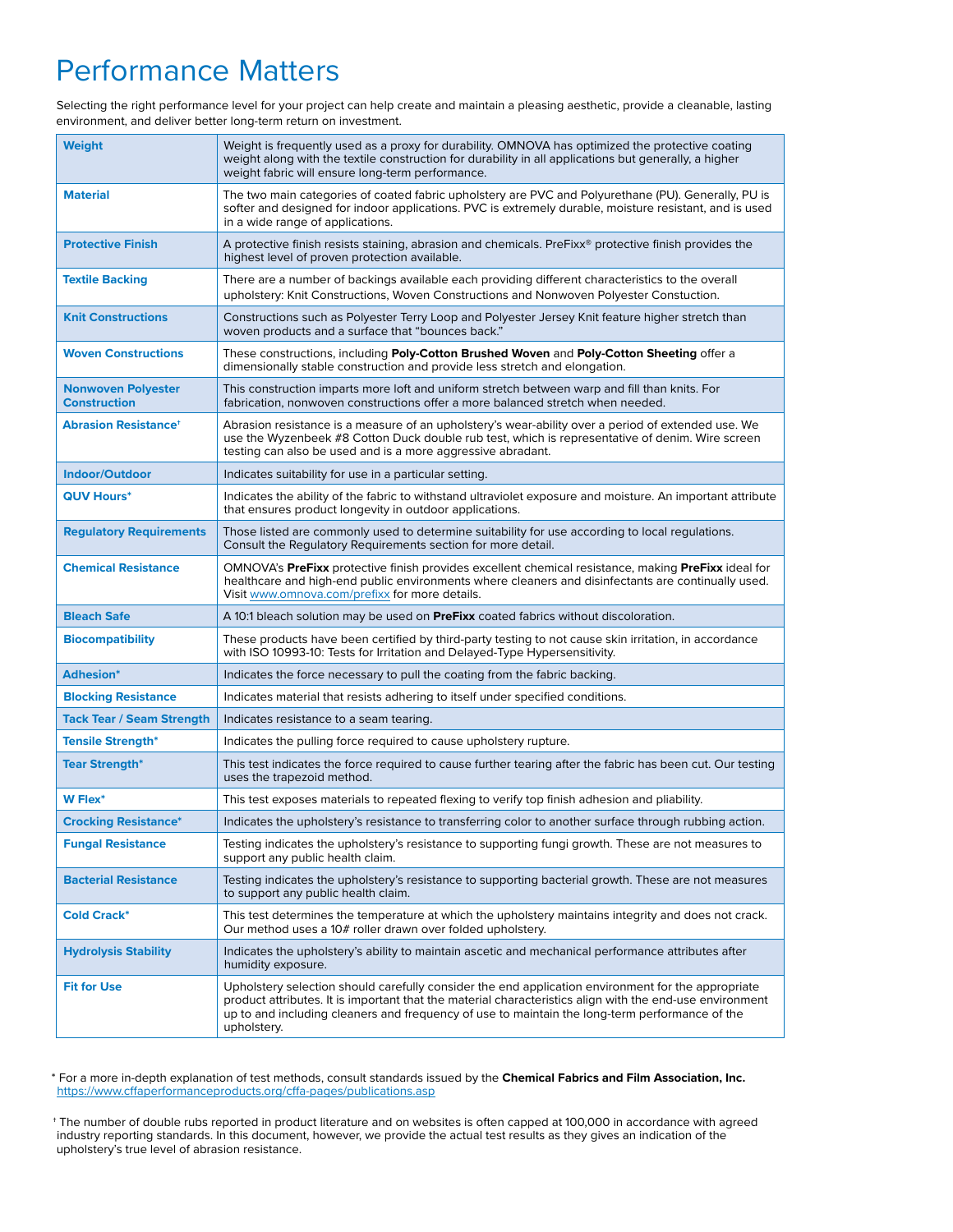#### Coated Fabric Upholstery Specification Guide

| Pattern                 | Brand        | Weight (oz) | Material   | Backing                                  | Finish          | Wyzeenbeek Abrasion<br>#8 Cotton Duck | Use (Indoor/Outdoor) | <b>QUV Hours</b> |
|-------------------------|--------------|-------------|------------|------------------------------------------|-----------------|---------------------------------------|----------------------|------------------|
| Aerial                  | B            | 28          | <b>PVC</b> | Polyester Terry Loop                     | PreFixx         | 1.3M                                  | Indoor               | 650              |
| All Star                | B            | 32          | <b>PVC</b> | Polyester Knit                           | PreFixx         | 1.3M                                  | Indoor/Outdoor       | 650              |
| Capitano <sup>®</sup>   | N            | 30          | <b>PVC</b> | Polyester Knit                           | Clear Vinyl     | <b>50K</b>                            | Indoor/Outdoor       | 650              |
| Cetacea                 | N            | 30          | <b>PVC</b> | Polyester Knit                           | PreFixx         | 1.3M                                  | Indoor/Outdoor       | 650              |
| ColorGuard              | B            | 36          | <b>PVC</b> | Polyester Knit                           | PreFixx         | 1.3M                                  | Indoor/Outdoor       | 650              |
| <b>ColorGuard NFR</b>   | B            | 36          | <b>PVC</b> | Polyester Knit                           | PreFixx         | 1.3M                                  | Indoor/Outdoor       | 650              |
| Element                 | B            | 28          | <b>PVC</b> | Polyester Terry Loop                     | PreFixx         | 1.3M                                  | Indoor/Outdoor       | 650              |
| Elysee                  | B/N          | 30          | <b>PVC</b> | Polyester Knit                           | PreFixx         | 1.3M                                  | Indoor/Outdoor       | 650              |
| <b>Fortress</b>         | B            | 26          | <b>PVC</b> | Polyester Knit<br>Proprietary            |                 | 30K                                   | Indoor               | 650              |
| Free Spirit             | N            | 29          | <b>PVC</b> | Polyester Knit<br>PreFixx<br>1.3M        |                 | Indoor/Outdoor                        | 650                  |                  |
| <b>Grand Cayman</b>     | N            | 30          | <b>PVC</b> | Polyester Terry Loop<br>PreFixx<br>1.3M  |                 | Indoor/Outdoor                        | 650                  |                  |
| <b>Grand Sierra</b>     | B            | 36          | <b>PVC</b> | PreFixx<br>Polyester Jersey Knit<br>1.3M |                 | Indoor/Outdoor                        | 650                  |                  |
| <b>Grand Sierra NFR</b> | B            | 36          | <b>PVC</b> | Polyester Jersey Knit<br>PreFixx<br>1.3M |                 | Indoor/Outdoor                        | 650                  |                  |
| Heritage                | B            | 28          | <b>PVC</b> | PreFixx<br>400K<br>Polyester Terry Loop  |                 | Indoor/Outdoor                        | 650                  |                  |
| Laurel                  | B            | 28          | <b>PVC</b> | PreFixx<br>1.3M<br>Polyester Terry Loop  |                 | Indoor/Outdoor                        | 650                  |                  |
| Levante                 | В            | 22          | <b>PVC</b> | Polyester Nonwoven<br>PreFixx<br>1.3M    |                 | Indoor                                | 650                  |                  |
| Mariner                 | $\mathsf{N}$ | 26.5        | PVC-N      | PreFixx<br>1.3M<br>Polyester Nonwoven    |                 |                                       | Indoor/Outdoor       | 650              |
| Melange                 | B            | 28          | <b>PVC</b> | Polyester Terry Loop                     | PreFixx         |                                       | Indoor               | 650              |
| <b>Nexus</b>            | N            | 26.5        | PVC-N      | Polyester Nonwoven                       | PreFixx         | 400K                                  | Indoor/Outdoor       | 650              |
| SofDura <sup>®</sup>    | N            | 30          | <b>PVC</b> | Polyester Knit                           | PreFixx         | 1.3M                                  | Indoor/Outdoor       | 650              |
| SofDura 26              | ${\sf N}$    | 26          | <b>PVC</b> | Polyester Knit                           | PreFixx         | 1.3M                                  | Indoor/Outdoor       | 650              |
| <b>Tidal Wave</b>       | ${\sf N}$    | 30          | <b>PVC</b> | Polyester Knit                           | PreFixx         | 1.3M                                  | Indoor/Outdoor       | 650              |
| Torino                  | $\mathsf{N}$ | 29          | <b>PVC</b> | Polyester Terry Loop                     | Urethane        | 100K                                  | Indoor/Outdoor       | 650              |
| Vegas                   | В            | 36          | <b>PVC</b> | Polyester Jersey Knit                    | PreFixx         | 1.3M                                  | Indoor/Outdoor       | 650              |
| Venue                   | B            | 28          | <b>PVC</b> | Polyester Terry Loop                     | 1.3M<br>PreFixx |                                       | Indoor/Outdoor       | 650              |
| Venue NFR               | B            | 28          | <b>PVC</b> | Polyester Terry Loop                     | PreFixx<br>1.3M |                                       | Indoor/Outdoor       | 650              |
| Verde                   | B            | 28          | <b>PVC</b> | Polyester Terry Loop<br>PreFixx<br>1.3M  |                 | Indoor                                | 650                  |                  |
| Vista                   | В            | 28          | <b>PVC</b> | Polyester Terry Loop                     | PreFixx         | 1.3M                                  | Indoor/Outdoor       | 650              |
| Vista NFR               | B            | 28          | <b>PVC</b> | Polyester Terry Loop<br>1.3M<br>PreFixx  |                 | Indoor/Outdoor                        | 650                  |                  |
| Vivo                    | B            | 28          | <b>PVC</b> | Polyester Terry Loop                     | PreFixx         | 1.3M                                  | Indoor/Outdoor       | 650              |
| Voyager                 | ${\sf N}$    | 30          | <b>PVC</b> | Polyester Knit                           | PreFixx         | 1.3M                                  | Indoor/Outdoor       | 650              |
| Weave                   | В            | 28          | <b>PVC</b> | Polyester Terry Loop                     | PreFixx         | 1.3M                                  | Indoor/Outdoor       | 650              |
| Weave NFR               | В            | 28          | <b>PVC</b> | Polyester Terry Loop                     | PreFixx         | 1.3M                                  | Indoor/Outdoor       | 650              |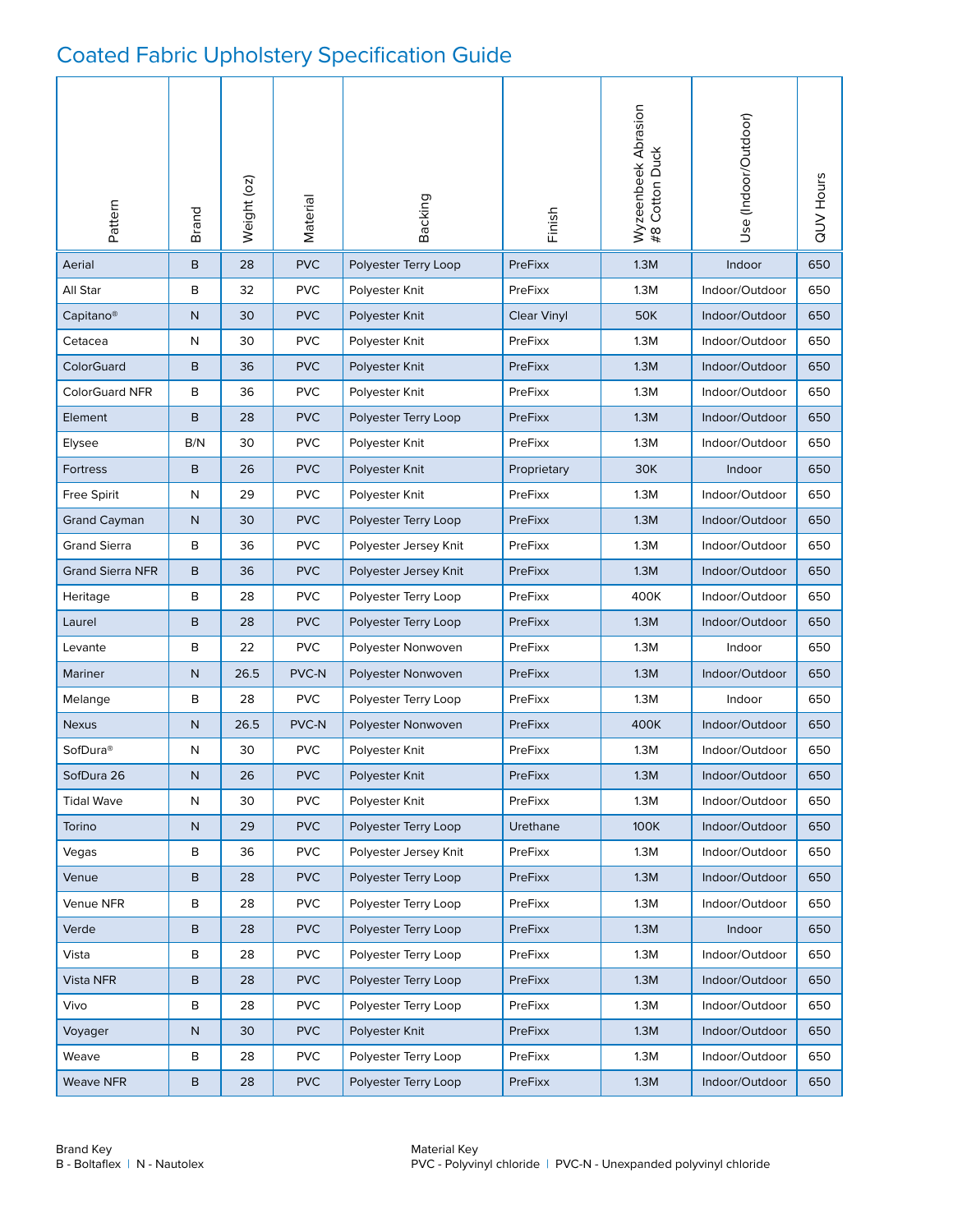# Coated Fabric Upholstery Specification Guide (continued)

| Pattern                 | Adhesion #/in., min<br>(CFFA-3) Warp, Fill | Tensile Strength Ib., min<br>(CFFA-14) Warp, Fill | Tack Strength Ib., min<br>(CFFA-14) Warp, Fill | Trap Tear Strength Ib., min<br>(CFFA-16c) Warp, Fill | W-Flex (CFFA-10) | Crocking Resistance<br>$(CFA-7)$ | Chemical Resistance | Bleach Safe | Biocompatibility | Fungal Resistance<br>(ASTM G-21) | Phthalate Free | No Flame Retardants | No Biocide | Cold Crack (CFFA-6a) |
|-------------------------|--------------------------------------------|---------------------------------------------------|------------------------------------------------|------------------------------------------------------|------------------|----------------------------------|---------------------|-------------|------------------|----------------------------------|----------------|---------------------|------------|----------------------|
| Aerial                  | 4, 4                                       | 85,75                                             | 35, 30                                         | 20, 27                                               | $\bullet$        | $\bullet$                        | $\bullet$           | $\bullet$   | $\bullet$        |                                  | $\bullet$      | $\bullet$           | $\bullet$  | $-20$ <sup>°</sup> F |
| All Star                | 3, 3                                       | 85,75                                             | 35, 30                                         | 20, 20                                               | $\bullet$        | $\bullet$                        | ٠                   | $\bullet$   | $\bullet$        | $\bullet$                        |                |                     |            | $-20$ <sup>°</sup> F |
| Capitano <sup>®</sup>   | 3, 3                                       | 85,75                                             | 35, 30                                         | 20, 20                                               | $\bullet$        | $\bullet$                        |                     |             |                  | $\bullet$                        |                | $\bullet$           |            | $-20$ $\degree$ F    |
| Cetacea                 | 3, 3                                       | 85,75                                             | 35, 30                                         | 20, 20                                               | $\bullet$        | $\bullet$                        | $\bullet$           | $\bullet$   | $\bullet$        | $\bullet$                        |                | $\bullet$           |            | -20 $\degree$ F      |
| ColorGuard              | 3, 3                                       | 110, 85                                           | 60,30                                          | 25, 25                                               | $\bullet$        | $\bullet$                        | $\bullet$           | $\bullet$   | $\bullet$        | $\bullet$                        |                |                     |            | $-20$ <sup>°</sup> F |
| <b>ColorGuard NFR</b>   | 3, 3                                       | 110, 85                                           | 60, 30                                         | 25, 25                                               | ٠                | ٠                                | $\bullet$           | ٠           | ٠                | $\bullet$                        |                | $\bullet$           |            | -20 $\degree$ F      |
| Element                 | 4, 4                                       | 85,75                                             | 35, 30                                         | 20, 27                                               | $\bullet$        | $\bullet$                        | $\bullet$           | $\bullet$   | $\bullet$        | $\bullet$                        |                |                     |            | $-20$ <sup>°</sup> F |
| Elysee                  | 3, 3                                       | 85,75                                             | 35, 30                                         | 20, 20                                               | $\bullet$        | ٠                                | $\bullet$           | $\bullet$   | $\bullet$        | $\bullet$                        |                | $\bullet$           |            | $-20$ $\degree$ F    |
| Fortress                | 5, 5                                       | 110, 71                                           | 50, 32                                         | 25, 21                                               | $\bullet$        | $\bullet$                        |                     |             | $\bullet$        | $\bullet$                        |                |                     |            | $-20$ <sup>°</sup> F |
| <b>Free Spirit</b>      | 4, 4                                       | 85,75                                             | 35, 30                                         | 20, 27                                               | ٠                | ٠                                | ٠                   | ٠           | $\bullet$        | ٠                                |                |                     |            | $-20$ <sup>°</sup> F |
| <b>Grand Cayman</b>     | 4, 4                                       | 85,75                                             | 35, 30                                         | 20, 27                                               | $\bullet$        | ٠                                | $\bullet$           | $\bullet$   | $\bullet$        | $\bullet$                        |                | $\bullet$           |            | $-20$ $\degree$ F    |
| <b>Grand Sierra</b>     | 3, 3                                       | 110, 85                                           | 60, 30                                         | 25, 25                                               | ٠                | ٠                                | ٠                   | ٠           | ٠                | ٠                                |                |                     |            | $-20$ <sup>°</sup> F |
| <b>Grand Sierra NFR</b> | 3, 3                                       | 110, 85                                           | 60, 30                                         | 25, 25                                               | $\bullet$        | ۰                                | $\bullet$           | $\bullet$   | $\bullet$        | $\bullet$                        |                | $\bullet$           |            | $-20$ <sup>°</sup> F |
| Heritage                | 4, 4                                       | 85,75                                             | 35, 30                                         | 20, 27                                               | ٠                | ٠                                | ٠                   | ٠           | $\bullet$        | ٠                                | $\bullet$      |                     |            | $-20$ <sup>°</sup> F |
| Laurel                  | 4, 4                                       | 85,75                                             | 35, 30                                         | 20, 27                                               | $\bullet$        | $\bullet$                        | $\bullet$           | $\bullet$   | $\bullet$        | $\bullet$                        |                |                     |            | $-20$ <sup>°</sup> F |
| Levante                 | 4, 4                                       | 86, 88                                            | 56, 53                                         | 38, 38                                               | ٠                | $\bullet$                        | $\bullet$           | ٠           | $\bullet$        | $\bullet$                        |                | ٠                   |            | $-20$ <sup>°</sup> F |
| Mariner                 | 5, 5                                       | 96, 102                                           | 60,60                                          | 40, 43                                               | $\bullet$        | $\bullet$                        | $\bullet$           | $\bullet$   | $\bullet$        | $\bullet$                        |                | $\bullet$           |            | $-20$ <sup>°</sup> F |
| Melange                 | 4, 4                                       | 85,75                                             | 35, 30                                         | 20, 27                                               | $\bullet$        | $\bullet$                        | $\bullet$           | $\bullet$   | $\bullet$        |                                  | $\bullet$      | $\bullet$           | $\bullet$  | $-20$ $\degree$ F    |
| Nexus                   | 5, 5                                       | 96, 102                                           | 60,60                                          | 40, 43                                               | $\bullet$        | $\bullet$                        | $\bullet$           | $\bullet$   | $\bullet$        | $\bullet$                        |                | $\bullet$           |            | $-20$ <sup>°</sup> F |
| SofDura <sup>®</sup>    | 3, 3                                       | 85,75                                             | 35, 30                                         | 20, 20                                               | $\bullet$        | $\bullet$                        | $\bullet$           | $\bullet$   | $\bullet$        | $\bullet$                        |                | $\bullet$           |            | $-20$ <sup>°</sup> F |
| SofDura 26              | 3, 3                                       | 60, 50                                            | 35, 30                                         | 15, 20                                               |                  |                                  | $\bullet$           | $\bullet$   | $\bullet$        | $\bullet$                        |                | $\bullet$           |            | $-20$ $\degree$ F    |
| <b>Tidal Wave</b>       | 3, 3                                       | 85,75                                             | 35, 30                                         | 20, 20                                               |                  | $\bullet$                        | ٠                   | ٠           | $\bullet$        | $\bullet$                        | $\bullet$      | $\bullet$           | $\bullet$  | -40 °F               |
| Torino                  | 4, 4                                       | 85,75                                             | 35, 30                                         | 20, 27                                               | $\bullet$        | $\bullet$                        | $\bullet$           | $\bullet$   | $\bullet$        | $\bullet$                        |                |                     |            | $-25$ $\degree$ F    |
| Vegas                   | 3, 3                                       | 110, 85                                           | 60, 30                                         | 25, 25                                               | ٠                | $\bullet$                        | ٠                   | $\bullet$   | $\bullet$        | $\bullet$                        |                |                     |            | $-20$ $\degree$ F    |
| Venue                   | 4, 4                                       | 85,75                                             | 35, 30                                         | 20, 27                                               | ٠                | $\bullet$                        | $\bullet$           | $\bullet$   | $\bullet$        | $\bullet$                        |                |                     |            | $-20$ $\degree$ F    |
| Venue NFR               | 4, 4                                       | 85,75                                             | 35, 30                                         | 20, 27                                               | $\bullet$        | $\bullet$                        | $\bullet$           | ٠           | $\bullet$        | $\bullet$                        |                | $\bullet$           |            | -20 °F               |
| Verde                   | 4, 4                                       | 85,75                                             | 35, 30                                         | 20, 27                                               | $\bullet$        | $\bullet$                        | $\bullet$           | $\bullet$   | $\bullet$        |                                  | $\bullet$      | $\bullet$           | $\bullet$  | $-20$ $\degree$ F    |
| Vista                   | 4, 4                                       | 85,75                                             | 35, 30                                         | 20, 27                                               | $\bullet$        | $\bullet$                        | ٠                   | ٠           | $\bullet$        | $\bullet$                        |                |                     |            | $-20$ $\degree$ F    |
| Vista NFR               | 4, 4                                       | 85,75                                             | 35, 30                                         | 20, 27                                               | $\bullet$        | $\bullet$                        | $\bullet$           | $\bullet$   | $\bullet$        | $\bullet$                        |                | $\bullet$           |            | $-20$ $\degree$ F    |
| Vivo                    | 4, 4                                       | 85,75                                             | 35, 30                                         | 20, 27                                               | $\bullet$        | $\bullet$                        | $\bullet$           | $\bullet$   | $\bullet$        | $\bullet$                        |                |                     |            | $-20$ $\degree$ F    |
| Voyager                 | 3, 3                                       | 85,75                                             | 35, 30                                         | 20, 20                                               | $\bullet$        | $\bullet$                        | $\bullet$           | $\bullet$   | $\bullet$        | $\bullet$                        |                | $\bullet$           |            | $-20$ $\degree$ F    |
| Weave                   | 4, 4                                       | 85,75                                             | 35, 30                                         | 20, 27                                               | ٠                | $\bullet$                        | ٠                   | ٠           | $\bullet$        | $\bullet$                        |                |                     |            | $-20$ $\degree$ F    |
| Weave NFR               | 4, 4                                       | 85,75                                             | 35, 30                                         | 20, 27                                               | $\bullet$        | $\bullet$                        | $\bullet$           | $\bullet$   | $\bullet$        | $\bullet$                        |                | $\bullet$           |            | $-20$ $\degree$ F    |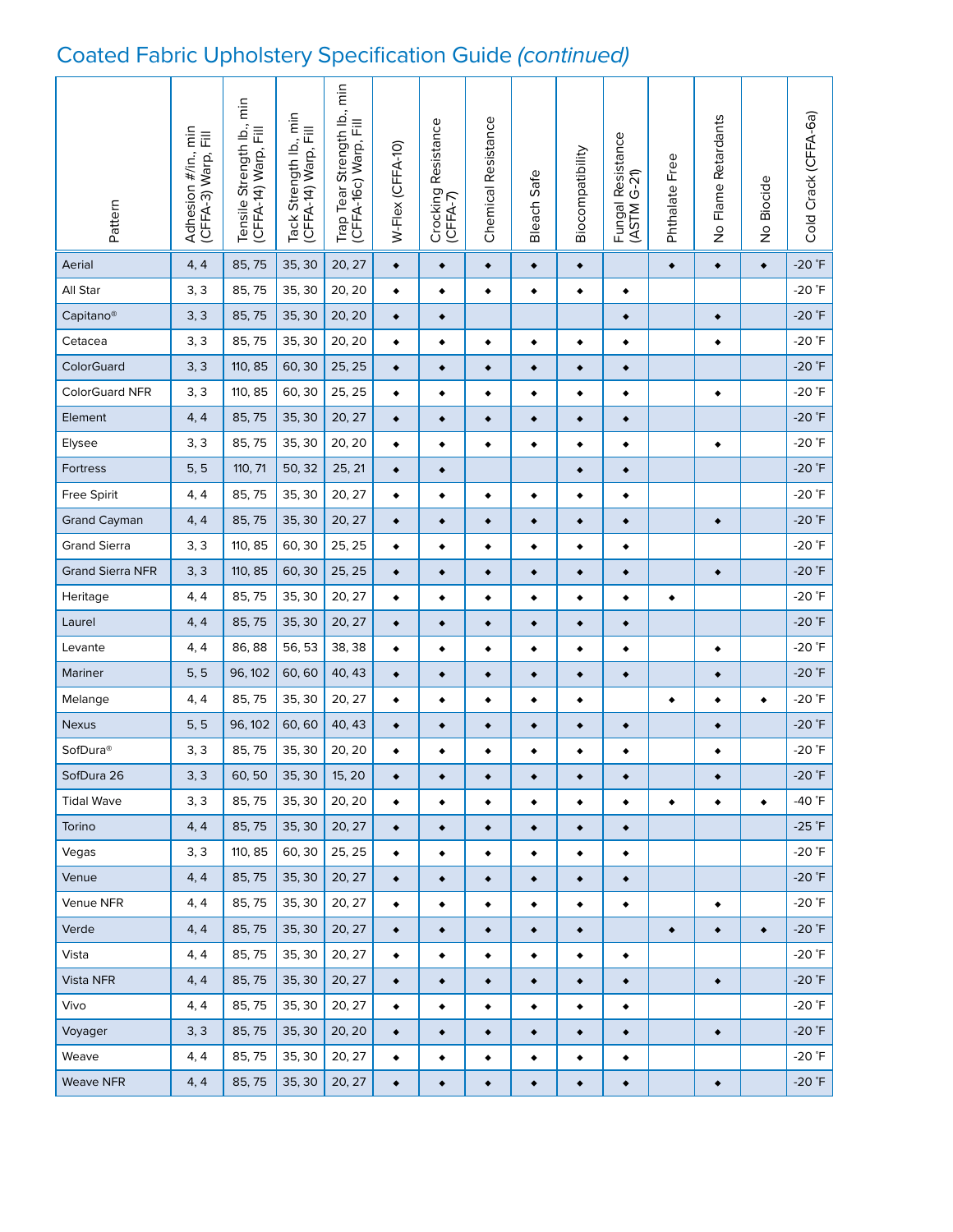# Regulatory Requirements

| Pattern                 | Cal. Tech. 117 | BIFMA, Class A | UFAC Fabric, Class 1 | NFPA <sub>701</sub> | FMVSS-302 | IMO Part 8<br>Propane Flame | IMO Part 8<br>Smoldering Cigarette | Federal Specification<br>CID A-A-2950A | Boston Fire Dept IX-1 | <b>NFPA 260</b> | Port Authority of NY/NJ | FAR 25.853a &<br>Appx F Pat 1 (a)(1)(ii) | ASTM E-84 |  |
|-------------------------|----------------|----------------|----------------------|---------------------|-----------|-----------------------------|------------------------------------|----------------------------------------|-----------------------|-----------------|-------------------------|------------------------------------------|-----------|--|
| Aerial                  | $\bullet$      | $\bullet$      | $\bullet$            |                     |           |                             |                                    |                                        |                       | $\bullet$       |                         |                                          |           |  |
| All Star                | $\bullet$      | $\bullet$      | $\bullet$            | $\bullet$           | $\bullet$ | $\bullet$                   | $\bullet$                          | $\bullet$                              | $\bullet$             | $\bullet$       | $\bullet$               | $\bullet$                                | Class A   |  |
| Capitano <sup>®</sup>   | $\bullet$      | $\bullet$      | $\bullet$            |                     |           |                             |                                    |                                        |                       | $\bullet$       |                         |                                          |           |  |
| Cetacea                 | $\bullet$      | $\bullet$      | $\bullet$            |                     |           |                             |                                    |                                        |                       | $\bullet$       |                         |                                          |           |  |
| ColorGuard              | $\bullet$      | $\bullet$      | $\bullet$            | $\bullet$           | $\bullet$ | $\bullet$                   | $\bullet$                          | $\bullet$                              | $\bullet$             | $\bullet$       | $\bullet$               | $\bullet$                                | Class A   |  |
| ColorGuard NFR          | $\bullet$      | $\bullet$      | $\bullet$            |                     |           | $\bullet$                   | $\bullet$                          |                                        |                       | $\bullet$       |                         |                                          |           |  |
| Element                 | $\bullet$      | $\bullet$      | $\bullet$            | $\bullet$           | $\bullet$ | $\bullet$                   | $\bullet$                          | $\bullet$                              | $\bullet$             | $\bullet$       | $\bullet$               | $\bullet$                                | Class A   |  |
| Elysee                  | $\bullet$      | $\bullet$      | $\bullet$            |                     |           |                             |                                    |                                        |                       | $\bullet$       |                         |                                          |           |  |
| Fortress                | $\bullet$      | $\bullet$      | $\bullet$            | $\bullet$           | $\bullet$ |                             |                                    | $\bullet$                              | $\bullet$             |                 | $\bullet$               | $\bullet$                                |           |  |
| Free Spirit             | $\bullet$      | $\bullet$      | $\bullet$            |                     | $\bullet$ |                             |                                    |                                        |                       | $\bullet$       |                         |                                          |           |  |
| <b>Grand Cayman</b>     | $\bullet$      | $\bullet$      | $\bullet$            |                     | $\bullet$ | $\bullet$                   | $\bullet$                          |                                        |                       | $\bullet$       |                         |                                          |           |  |
| <b>Grand Sierra</b>     | ٠              | $\bullet$      | $\bullet$            | $\bullet$           | $\bullet$ | $\bullet$                   | $\bullet$                          | $\bullet$                              | $\bullet$             | $\bullet$       | ٠                       | $\bullet$                                | Class A   |  |
| <b>Grand Sierra NFR</b> | $\bullet$      | $\bullet$      | $\bullet$            |                     |           | $\bullet$                   | $\bullet$                          |                                        |                       | $\bullet$       |                         |                                          |           |  |
| Heritage                | $\bullet$      | ٠              | ٠                    | ٠                   | $\bullet$ | ٠                           | ٠                                  | ٠                                      | $\bullet$             | ٠               | ٠                       | $\bullet$                                | Class A   |  |
| Laurel                  | $\bullet$      | $\bullet$      | $\bullet$            | $\bullet$           | $\bullet$ | $\bullet$                   | $\bullet$                          | $\bullet$                              | $\bullet$             | $\bullet$       | $\bullet$               | $\bullet$                                | Class A   |  |
| Levante                 | $\bullet$      |                | $\bullet$            |                     |           |                             |                                    |                                        |                       | $\bullet$       |                         |                                          |           |  |
| Mariner                 | $\bullet$      | $\bullet$      | $\bullet$            |                     |           |                             |                                    |                                        |                       | $\bullet$       |                         |                                          |           |  |
| Melange                 | ٠              | ٠              | $\bullet$            |                     |           |                             |                                    |                                        |                       | ٠               |                         |                                          |           |  |
| Nexus                   | $\bullet$      | $\bullet$      | $\bullet$            |                     |           |                             |                                    |                                        |                       | $\bullet$       |                         |                                          |           |  |
| SofDura <sup>®</sup>    | $\bullet$      | $\bullet$      | $\bullet$            |                     |           |                             |                                    |                                        |                       | $\bullet$       |                         |                                          |           |  |
| SofDura 26              | $\bullet$      | ٠              | $\bullet$            |                     |           |                             |                                    |                                        |                       | $\bullet$       |                         |                                          |           |  |
| <b>Tidal Wave</b>       | ٠              | $\bullet$      | $\bullet$            |                     |           |                             |                                    |                                        |                       | ٠               |                         |                                          |           |  |
| Torino                  | $\bullet$      | $\bullet$      | $\bullet$            |                     | $\bullet$ |                             |                                    |                                        |                       | $\bullet$       |                         |                                          |           |  |
| Vegas                   | $\bullet$      | $\bullet$      | $\bullet$            | $\bullet$           | $\bullet$ | ٠                           | $\bullet$                          | $\bullet$                              | $\bullet$             | $\bullet$       | $\bullet$               | $\bullet$                                | Class A   |  |
| Venue                   | $\bullet$      | $\bullet$      | $\bullet$            | $\bullet$           | $\bullet$ | $\bullet$                   | $\bullet$                          | $\bullet$                              | $\bullet$             | $\bullet$       | $\bullet$               | $\bullet$                                | Class A   |  |
| Venue NFR               | $\bullet$      | $\bullet$      | $\bullet$            |                     |           | $\bullet$                   | ٠                                  |                                        |                       | $\bullet$       |                         |                                          |           |  |
| Verde                   | $\bullet$      | $\bullet$      | $\bullet$            |                     |           |                             |                                    |                                        |                       | $\bullet$       |                         |                                          |           |  |
| Vista                   | $\bullet$      | ٠              | $\bullet$            | $\bullet$           | $\bullet$ | ٠                           | $\bullet$                          | $\bullet$                              | $\bullet$             | $\bullet$       | $\bullet$               | $\bullet$                                | Class A   |  |
| Vista NFR               | $\bullet$      | $\bullet$      | $\bullet$            |                     |           | $\bullet$                   | $\bullet$                          |                                        |                       | $\bullet$       |                         |                                          |           |  |
| Vivo                    | $\bullet$      | $\bullet$      | $\bullet$            | $\bullet$           | $\bullet$ | $\bullet$                   | $\bullet$                          | $\bullet$                              | $\bullet$             | $\bullet$       | $\bullet$               | $\bullet$                                | Class A   |  |
| Voyager                 | $\bullet$      | $\bullet$      | $\bullet$            |                     |           |                             |                                    |                                        |                       |                 |                         |                                          |           |  |
| Weave                   | $\bullet$      | $\bullet$      | $\bullet$            | ۰                   | $\bullet$ | ٠                           | $\bullet$                          | $\bullet$                              | $\bullet$             | $\bullet$       | $\bullet$               | $\bullet$                                | Class A   |  |
| Weave NFR               | $\bullet$      | $\bullet$      | $\bullet$            |                     |           | $\bullet$                   | ٠                                  |                                        |                       | $\bullet$       |                         |                                          |           |  |